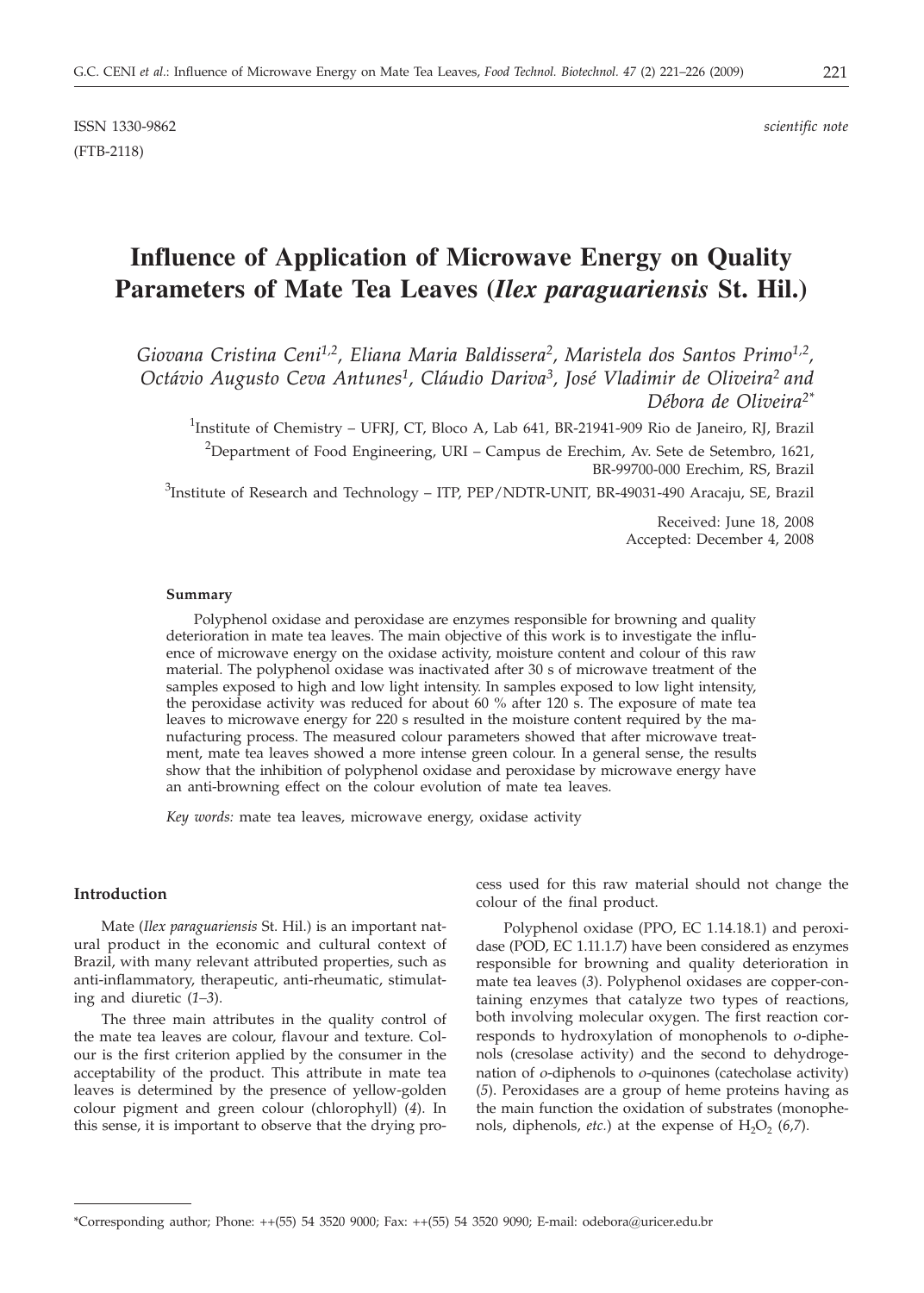Gomes and Ledward (*8*) related that several methods had been used to inhibit enzymatic browning in plant foods. In the industrial processing of mate tea leaves, a step called sapeco is employed in order to inactivate these enzymes, and consequently inhibit the browning of the product. The sapeco, an industrial process nowadays conducted in a very rudimentary way, consists of a quick passage of the branches with leaves around the flames in the equipment called sapecador (*9*). In a general sense, the quality of the obtained product is highly variable so to obtain a mate of better quality, there is a need to standardize the process conditions. One of the alternatives to achieve this is the application of microwave energy with the main objective of inactivating the oxidases present in mate tea leaves.

Microwave energy transfer causes a rapid evaporation of water from the vegetable tissue, the treatment time is shorter compared to conventional processes and oxidation is limited with a substantial preservation of colour, flavour and sensory qualities of the products (*10*). Microwave has recently been introduced as an alternative for the laboratory and industrial inactivation of oxidases, drying process and blanching of food (*11– 14*). In most works it was concluded that the combination of microwave energy with a conventional process increases the final quality of the product, leading to an insignificant mass loss and relatively reduced texture degradation (*15*).

The use of microwave technology for enzyme inactivation and dehydration of green tea enhanced the quality of processing, with greater values of catechins and polyphenols, when compared with a conventional tea dryer (*13*). Huang *et al.* (*16*) observed that microwave- -heated green tea had a significantly high vitamin C content, which decomposed more slowly than the oven- -heated tea during storage. They also observed that chlorophyll content was higher and more stable compared to conventional drying processes. When microwave was used as the drying method for mate tea leaves, a general tendency of increasing content of the chemical compounds (caffeine, theobromine, phytol, vitamin E and stigmasterol) was observed (*17*).

Despite the importance of mate tea leaves in the social and economic context of Brazil, the evidence of oxidases as the enzymes responsible for mate tea leaf browning and the fact that the microwave energy could be introduced in technological process without great difficulties, the literature is very scarce regarding the alternative processes that could enhance the quality of the final product. As an example, the literature does not present studies comparing oxidase activities of mate tea leaves under different cultivation conditions, but it has been shown that the high light intensity is responsible for differences in the chemical composition of this raw material. Based on these aspects, the main objective of this work is to investigate the influence of microwave energy on the quality parameters of mate tea leaves (oxidase activity, moisture content and colour) under different conditions of cultivation (low and high light intensity).

### **Materials and Methods**

#### *Sampling and raw material*

Samples of mate tea leaves (*Ilex paraguariensis* St. Hil.) were collected in an experiment conducted under agronomic control at Indústria e Comércio de Erva-Mate Barão LTDA (Barão de Cotegipe, RS, Brazil). Details of the experiment can be found in the work of Esmelindro *et al.* (*17*). The samples of trees without the addition of fertilizers were selected. All samplings were conducted in the morning in July (cold month, with plants in their physiological sleep). Half of the samples were covered with a covering device that absorbed 75 % of the incident light (low light intensity). Seven plants were selected to assemble the treatment sample; the top, middle, and bottom of each tree were sampled and homogenized to form the sample of each treatment. The samples with high and low light intensity were dried in a PMV-101 Philco microwave, a domestic microwave (800 W) with frequency of 2400 MHz, for different periods of time, performing a kinetic evaluation (from 15 to 220 s). All samples were submitted to microwave energy on the day of collection. After drying, the samples were stored without light at temperature controlled at  $(25\pm 1)$  °C.

#### *Reagents*

Pyrocatechol and polyvinylpyrrolidone K90 (PVP K90) were obtained from Fluka (Steinheim, Germany). Guaiacol was obtained from Reagen (Rio de Janeiro, RJ, Brazil).  $H_2O_2$  was purchased from Vetec (Rio de Janeiro, RJ, Brazil), and sodium phosphate from Synth (São Paulo, Brazil). Triton X-100 was obtained from JT Baker (Phillipsburg, USA). All reagents were of high purity grade and used without further treatment.

#### *Oxidase activity*

In all assays, 40 g of mate tea leaves (before and after the treatment with microwave energy) were homogenized with 90 mL of 3 % (by mass per volume) PVP K90 in 0.05 M sodium phosphate buffer (pH=7.5). The suspension was filtered through five gauze layers and centrifuged for 30 min at 11 000 $\times$ *g* and 4 °C. The pellet was discarded, and the supernatant was used as crude enzymatic extract. The enzyme extraction was performed in triplicate, on days 0, 2, 7, 16 and 29 of storage (*7*).

The enzyme activity was determined by monitoring the time course of the change in absorbance with a spectrophotometer UV-Visible (Agilent 5100, USA) upon oxidation of the substrates catalyzed by the enzymes. Absorbance increase was monitored for up to 3 min with the slope of linear portion of the curve used to determine the enzyme activity that was calculated using the molar absorption coefficient for each substrate. One unit of enzymatic activity was defined as the change (0.001) in the absorbance per minute per milliliter of extract.

The polyphenol oxidase activity used pyrocatechol as substrate and the absorbance was monitored at 420 nm. The assay mixture contained  $50 \mu L$  of crude extract, 2.85 mL of 0.05 M sodium phosphate buffer (pH=9.0) and 100  $\mu$ L of 0.1 M pyrocatechol solution in 0.1 % Tween 80 (by mass per volume) (*18*).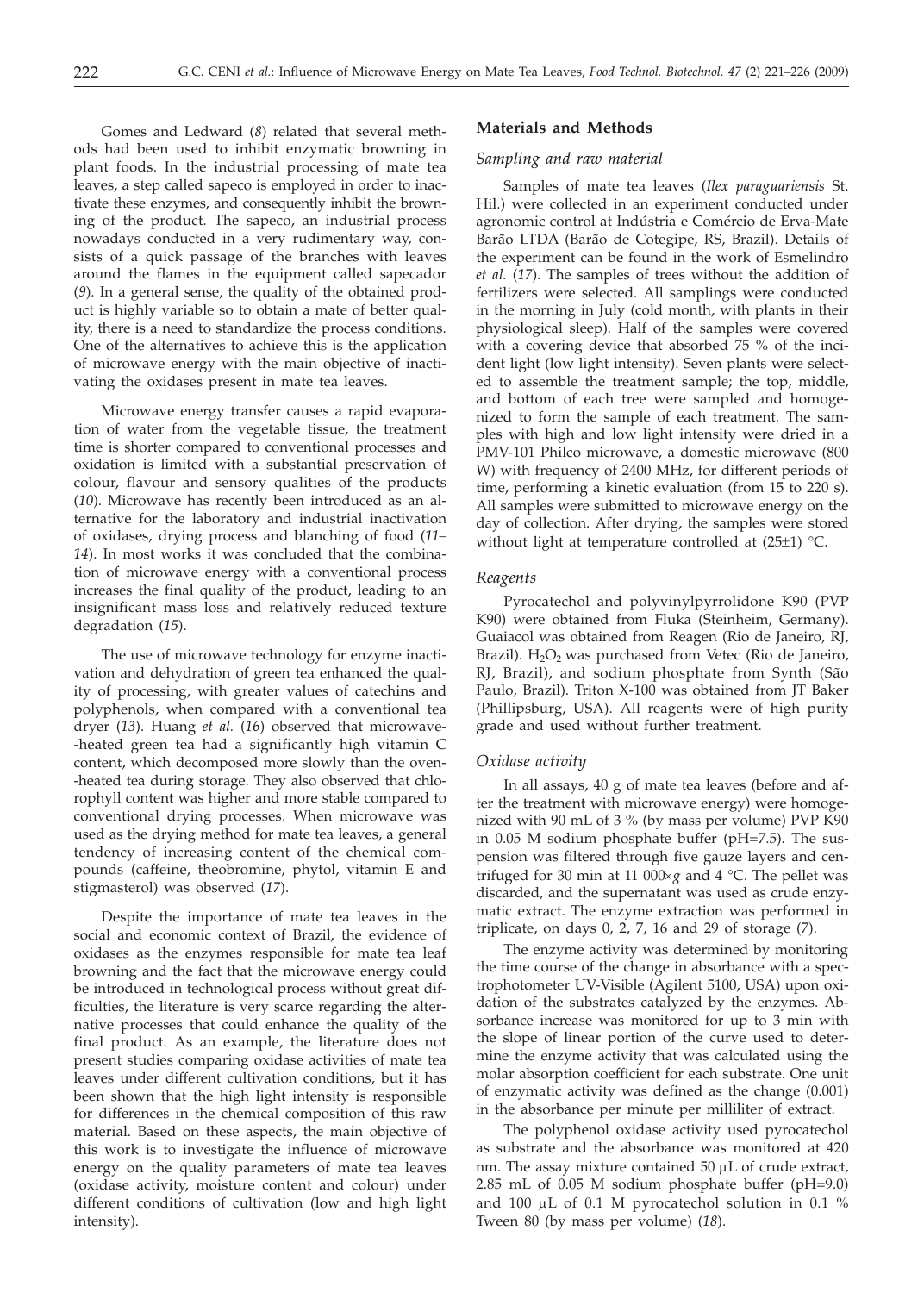Peroxidase activity was determined spectrophotometrically at 470 nm. The assay mixture contained 50  $\mu$ L of crude extract, 2.75 mL of 0.05 M sodium phosphate buffer (pH=4.0), 100  $\mu$ L of 0.1 M guaiacol solution (used as substrate) in 0.1 % Tween 80 (by mass per volume) and 100 µL of 2 mM hydrogen peroxide (19).

The protein content of the extracts was determined according to the Bradford method, measuring absorbance at 595 nm, using bovine serum albumin (BSA) as a standard (*20*).

### *Moisture content*

Moisture content was measured according to the methodology described in the Analytical Principles of the Institute Adolfo Lutz (*21*). The samples were dried for 8 h at 105 °C, and assayed in triplicate.

#### *Colour evolution assessment*

The samples of mate tea leaves were triturated to colour determination assays, using the measurement on the day of the extraction as a standard. Each sample was assayed in triplicate, and the mean and standard error were plotted. The CIELAB coordinates *L*\* (lightness), *a*\* (red-green), and *b*\* (yellow-blue) of mate tea leaves were determined by using a Minolta CR400 Colorimeter (Konica Minolta, Japan). Three readings were obtained for each replicate to obtain uniform colour measurements. Hue  $(H^*)$ , chroma difference  $(\Delta C^*)$ , and colour difference  $(\Delta E^*)$  were calculated using the following equations:

$$
H^* = \tan\left(\frac{b^*}{a^*}\right) \tag{1/}
$$

$$
\Delta C^* = \sqrt{(\Delta a^*)^2 + (\Delta b^*)^2}
$$

$$
\Delta E^*_{ab} = \sqrt{(\Delta L^*)^2 + (\Delta a^*)^2 + (\Delta b^*)^2}
$$

## **Results and Discussion**

#### *Influence of microwave energy on oxidase activity*

The inactivation of PPO and POD in mate tea leaves was achieved by treating the samples in microwave oven for different times, at the operational conditions described before. The PPO initial activity in mate tea leaves was similar in samples cultivated at high and low light intensity. In this way, it could be observed that different cultivation conditions did not influence PPO activity. For POD, the initial activity presented the difference among the samples, showing a significant effect of light intensity on POD activity. The literature does not contain studies comparing oxidase activities of mate tea leaves under different cultivation conditions, but it has been shown that the light intensity is responsible for differences in the chemical composition of this raw material. Coelho *et al.* (*22*), for instance, showed that the content of methylxanthines is higher under the conditions of low luminosity. Esmelindro *et al.* (*17*) evaluated the influence of some agronomic variables on the chemical composition of the extracts obtained from high pressure CO2 extraction of mate tea leaves and observed that the concentrations of caffeine, theobromine, phytol and stigmasterol increased in plants cultivated at low light intensity, except for squalene, concentration of which was reduced. Primo *et al.* (*23*) submitted crude extract of oxidases from mate tea leaves to compressed carbon dioxide and verified that the POD activity was enhanced under some conditions (around 25 %) and inactivated under others, and the PPO activity showed a decrease under all experimental conditions tested.

Fig. 1 shows the activities of polyphenol oxidase of samples exposed to microwave energy at high and low light intensity, and stored for 29 days. The PPO activity presented a continuous decrease with the increase of the exposure time to the microwave energy and storage time. The inactivation of enzyme was achieved after 30 s of exposure to the microwave energy. This result is in agreement with those obtained for the inactivation of PPO in mushrooms by microwave energy (*11*). Devece *et al.* (*11*) compared different heat treatments on PPO activity of mushrooms and observed that using microwave and the effect of combined microwave/conventional heating, the enzyme was completely inactivated in a short time. Rodríguez-López *et al.* (*24*) inactivated PPO of mushrooms after 15 s of microwave irradiation.



**Fig. 1.** Effect of the exposure of mate tea leaves to microwave energy on polyphenol oxidase at high light intensity after exposure for  $0$  ( $\bullet$ ) and 15 s ( $\blacktriangle$ ) and low light intensity after exposure for 0 ( $\Diamond$ ) and 15 s ( $\Box$ ); initial activity of 2466.62 U/mg of protein; overall average absolute deviation of 5.67 %

The peroxidase activities of the samples of mate tea leaves exposed to microwave energy and storage for different times showed a similar tendency in both samples. The exposure to microwave energy was not sufficient for achieving complete inactivation of POD of the mate tea leaves cultivated at high light intensity (Fig. 2a), while the inactivation of the enzyme from mate tea leaves cultivated at low light intensity was achieved after exposure to microwave energy for 220 s (Fig. 2b). A regeneration of the enzyme activity was observed from the 7th day of storage. Peroxidases are thermostable enzymes, which can regenerate their activity after the thermal treatment (*7*).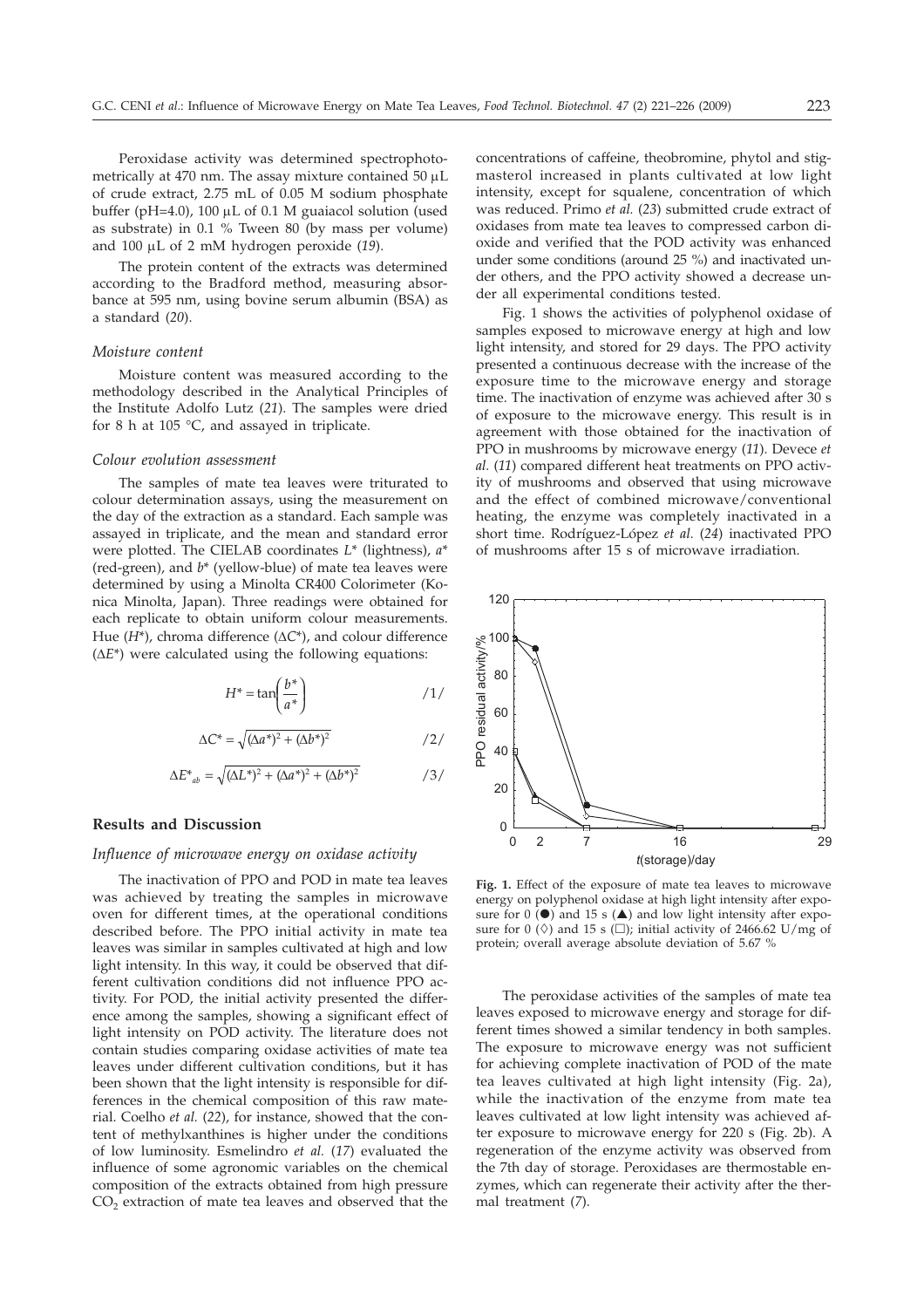

**Fig. 2.** Effect of exposure of mate tea leaves to microwave energy on peroxidase at (a) high and (b) low light intensity after exposure for 0 ( $\bullet$ ), 15 ( $\circ$ ), 30 ( $\blacksquare$ ), 60 ( $\diamond$ ), 120 ( $\blacktriangle$ ) and 220 s ( $\square$ ); initial activity of 19.39 U/mg of protein; overall average absolute deviation of 3.83 %

# *Moisture content of mate tea leaves submitted to microwave energy*

Fig. 3 shows the effect of microwave energy on the moisture content of the samples cultivated at high and low light intensity. The 220-second exposure to microwave energy resulted in the moisture content (around 5 %) that is required for manufacturing of mate tea leaves after drying process. The moisture content of all samples, independent of the exposure time to microwave energy, presented similar results, tending towards the equilibrium (around 10 %) during storage.

# *Colour of mate tea leaves treated with microwave energy*

The change of microwave energy exposure and storage duration with time on the *L\**, *a\** and *b\** coordinates was measured in triturated mate tea leaves. The total chroma difference  $(\Delta C^*)$  and hue  $(H^*)$  were calculated. The results obtained in this step are presented in Table 1. The results of *L\** showed that the samples exposed to high light intensity during cultivation presented more white colour. With the increase of exposure time to the



**Fig. 3.** Moisture content of mate tea leaves after microwave energy treatment in samples with (a) high and (b) low light intensity after exposure for 0 ( $\bullet$ ), 15 ( $\circ$ ), 30 ( $\blacksquare$ ), 60 ( $\diamond$ ), 120 ( $\blacktriangle$ ) and 220 s  $(\Box)$ ; overall average absolute deviation of 3.77 %

microwave energy, the intensity of coordinates in the samples increased. These results clearly show that after microwave energy treatment the mate tea leaves presented more green colour. Schmalko and Alzamora (*25*) evaluated the colour parameters (*L\**, *a\** and *b\**) of the mate during processing. The samples were evaluated under natural conditions (fresh), after sapeco and after drying, and the results indicated that greater changes in the colour of mate occur during the sapeco process.

The total colour difference  $(\Delta E^*)$  was calculated between the coordinates of the samples and standard (on the day of the sampling) (Fig. 4). For both samples, an increase with storage time was observed; however, the samples exposed to microwave irradiation for a longer time presented minor increase of colour difference (minor  $\Delta E^*$ ). In samples treated under natural conditions (fresh) obtained at high light intensity (Fig. 4a),  $\Delta E^*$ reached a value of 21 in 16 days of storage, whereas when exposed to microwave energy for 60 s for samples of high intensity and 30 s for samples of low light intensity (Fig. 4b), the values of  $\Delta E^*$  were significantly lower. Núñez-Delicado *et al.* (*26*) observed similar results for colour of Dominga grape evaluated in the absence and presence of the inhibitor of PPO. The results obtained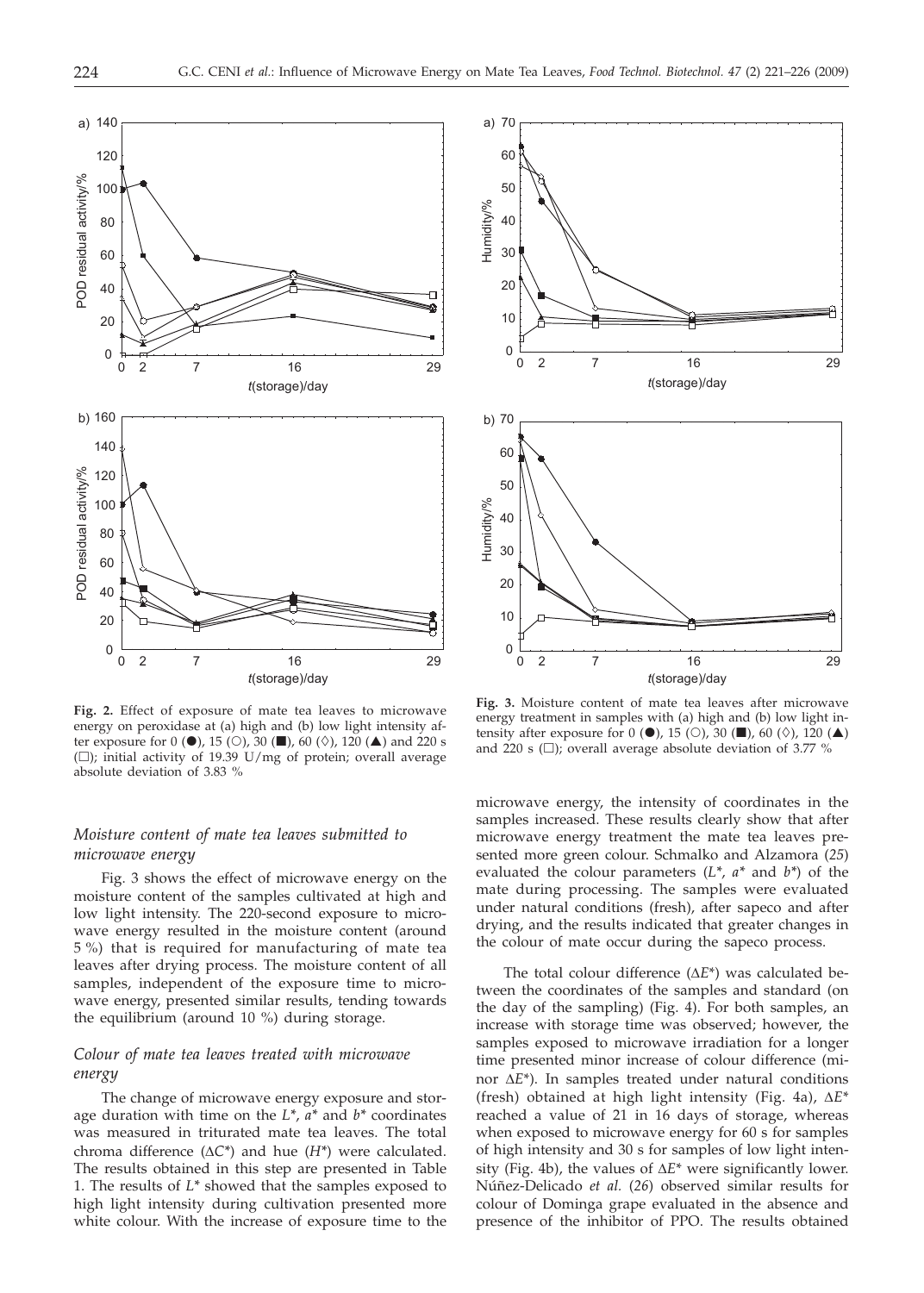| Exposure       | Hunter values   |                    |                      |       |       |
|----------------|-----------------|--------------------|----------------------|-------|-------|
| time/s         | $L^*$           | $a^*$              | $h^*$                | $C^*$ | $H^*$ |
|                |                 |                    | High light intensity |       |       |
| $\overline{0}$ | $17.35 \pm 1.1$ | $-(3.91\pm0.5)$    | 14.17±1.7            | 14.70 | 74.57 |
| 15             | $16.22 \pm 1.2$ | $-(3.62\pm0.6)$    | $13.46 \pm 1.5$      | 13.94 | 74.94 |
| 30             | $30.44 \pm 2.2$ | $-(13.8\pm0.2)$    | $26.32 \pm 0.8$      | 29.74 | 62.33 |
| 60             | 37.27±1.4       | $-(12.3\pm0.5)$    | $26.20 \pm 0.6$      | 28.93 | 64.85 |
| 220            | 39.57±1.1       | $-(13.7\pm0.4)$    | $25.01 \pm 0.8$      | 28.50 | 62.41 |
|                |                 |                    | Low light intensity  |       |       |
|                | $L^*$           | $a^*$              | $h^*$                | $C^*$ | $H^*$ |
| 15             | $32.12 \pm 3.7$ | $-(12.54 \pm 1.2)$ | $(23.23 \pm 1.1)$    | 26.40 | 61.64 |
| 30             | $39.53 \pm 2.6$ | $-(14.22\pm0.3)$   | $(24.78 \pm 0.4)$    | 28.57 | 60.15 |
| 60             | $38.32 \pm 2.6$ | $-(14.23\pm0.4)$   | $(25.37 \pm 1.0)$    | 29.09 | 60.71 |
| 120            | 39.31±0.7       | $-(14.91\pm0.3)$   | $(25.27 \pm 0.4)$    | 29.34 | 59.46 |
| 220            | $40.70 \pm 0.8$ | $-(14.71\pm0.5)$   | $(25.14 \pm 0.8)$    | 29.13 | 59.67 |

Table 1. Changes of *L\**, *a\**, *b\**, *C\** and *H\** coordinates of mate tea leaves with and without microwave treatment on day 0

The coordinates *L\**, *a\** and *b\** are expressed as mean values±standard deviation



Fig. 4. Evolution of colour difference  $(\Delta E^*)$  in mate tea leaves after exposure to microwave energy at (a) high and (b) low light intensity after exposure of 0  $\overline{(•)}$ , 15  $\left(\bigcirc\right)$ , 30  $\left(\blacksquare\right)$ , 60  $\left(\Diamond\right)$ , 120 ( $\triangle$ ) and 220 s ( $\square$ ); overall average absolute deviation of 0.54 %

for mate tea leaves indicate that the oxidative enzymes are responsible for browning of leaves and that the loss of enzyme activity due to microwave energy has an anti-browning effect on the colour evolution.

## **Conclusions**

The use of microwave techniques in the industry has shown promising results for improving product quality and, particularly for shortening the processing times currently used. The results obtained in this work show that the inhibition of the polyphenol oxidase and peroxidase has an anti-browning effect on the colour evolution of mate tea leaves. The studies with mate tea leaves were conducted at laboratory scale with a domestic microwave oven; studies on large sample sizes may be required for use of microwave energy as an alternative to the stage of sapeco at commercial scale. In this work, the exposure of mate tea leaves to the microwave energy for 60 s led to better results, inactivating PPO, reducing significantly the POD activity and leading to a more acceptable colour of the product after the treatment.

### *Acknowledgements*

This work was supported by CAPES, URI – Campus de Erechim and Indústria e Comércio de Erva-Mate Barão LTDA.

## **References**

- *1.* F. Alikaridis, Natural constituents of *Ilex* species, *J. Ethnopharmacol. 20* (1987) 121–144.
- *2.* M.D.A. Saldaña, R.S. Mohamed, M.G. Baer, P. Mazzafera, Extraction of purine alkaloids from maté (*Ilex paraguariensis*) using supercritical CO<sub>2</sub>, *J. Agric. Food Chem. 47* (1999) 3804–3808.